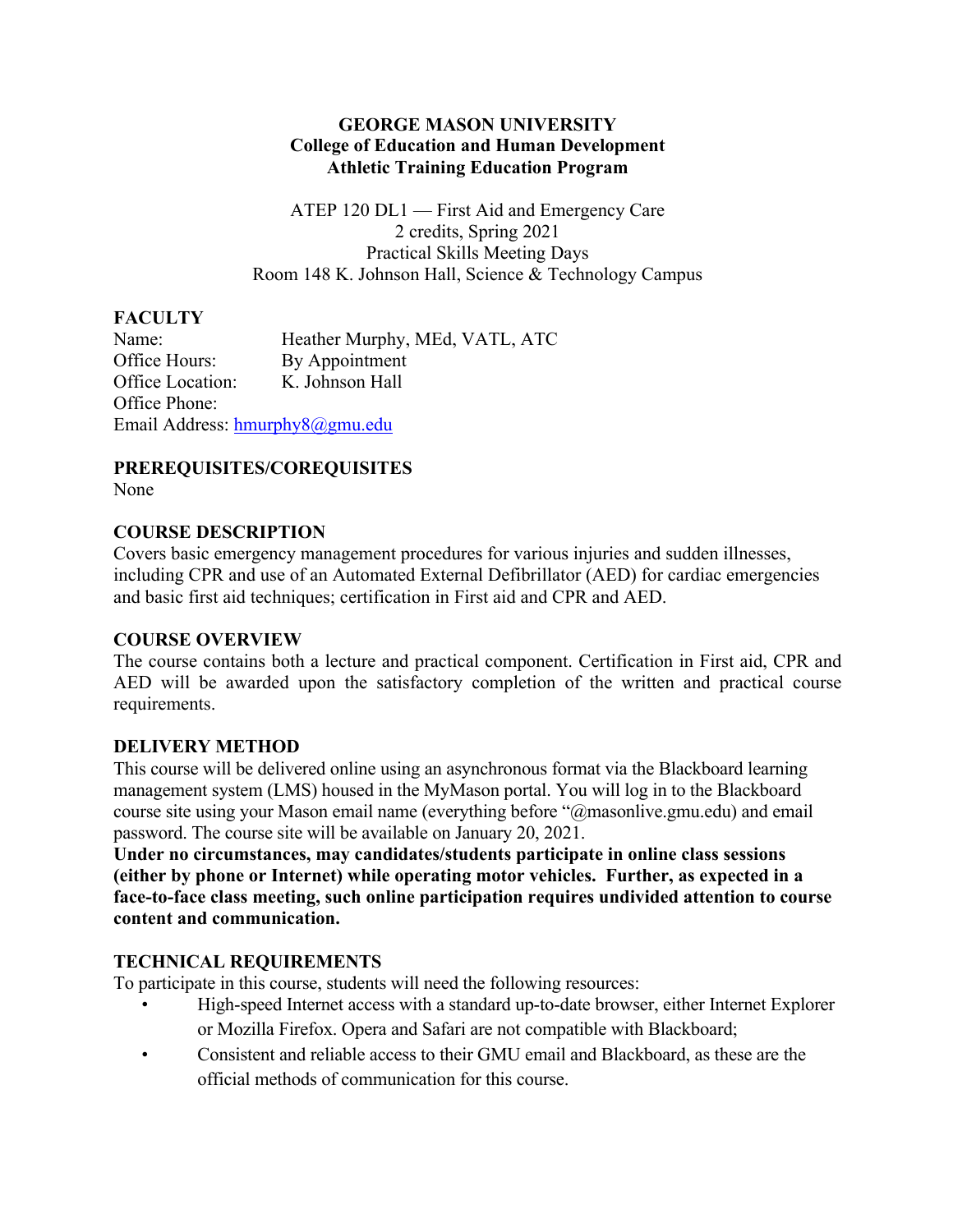- Students may be asked to create logins and passwords on supplemental websites and/or to download trial software to their computer or tablet as part of the course requirements.
- The following software plug-ins for PCs and Macs respectively, are available for free downloading by clicking on the link next to each plug-in:
	- Adobe Acrobat Reader: http://get.adobe.com/reader/
	- Windows Media Player: http://windows.microsoft.com/en-US/windows/downloads/windows-media-player
	- Apple Quick Time Player: www.apple.com/quicktime/download

## **EXPECTATIONS**

- **Course Week:** Because asynchronous courses do not have a "fixed" meeting day, our week will start on Monday and finish on Sunday.
- **Log-in Frequency:** Students must actively check the course Blackboard site and their GMU email for communications from the instructor, at a minimum this should be 2 times per week.
- **Participation**: Students are expected to actively engage in all course activities throughout the semester, which include viewing of all course materials, completing course activities and assignments, and participating in course discussions and group interactions.
- **Technical Competence**: Students are expected to demonstrate competence in the use of all course technology. Students are expected to seek assistance if they are struggling with technical components of the course.
- **Technical Issues**: Students should expect that they could experience some technical difficulties at some point in the semester and should, therefore, budget their time accordingly. Late work will not be accepted based on individual technical issues.
- **Workload**: Expect to log in to this course **at least three times a week** to read announcements, participate in the discussions, and work on course materials. Remember, this course is **not** self-paced. There are **specific deadlines** and **due dates** listed in the **CLASS SCHEDULE** section of this syllabus to which you are expected to adhere. It is the student's responsibility to keep track of the weekly course schedule of topics, readings, activities and assignments due.
- **Instructor Support**:

Students may schedule a one-on-one meeting to discuss course requirements, content or other course-related issues. Those unable to come to a Mason campus can meet with the instructor via telephone or web conference. Students should email the instructor to schedule a one-on-one session, including their preferred meeting method and suggested dates/times.

Netiquette: The course environment is a collaborative space. Experience shows that even an innocent remark typed in the online environment can be misconstrued. Students must always re-read their responses carefully before posting them, so as others do not consider them as personal offenses. *Be positive in your approach with others and diplomatic in selecting your words.* Remember that you are not competing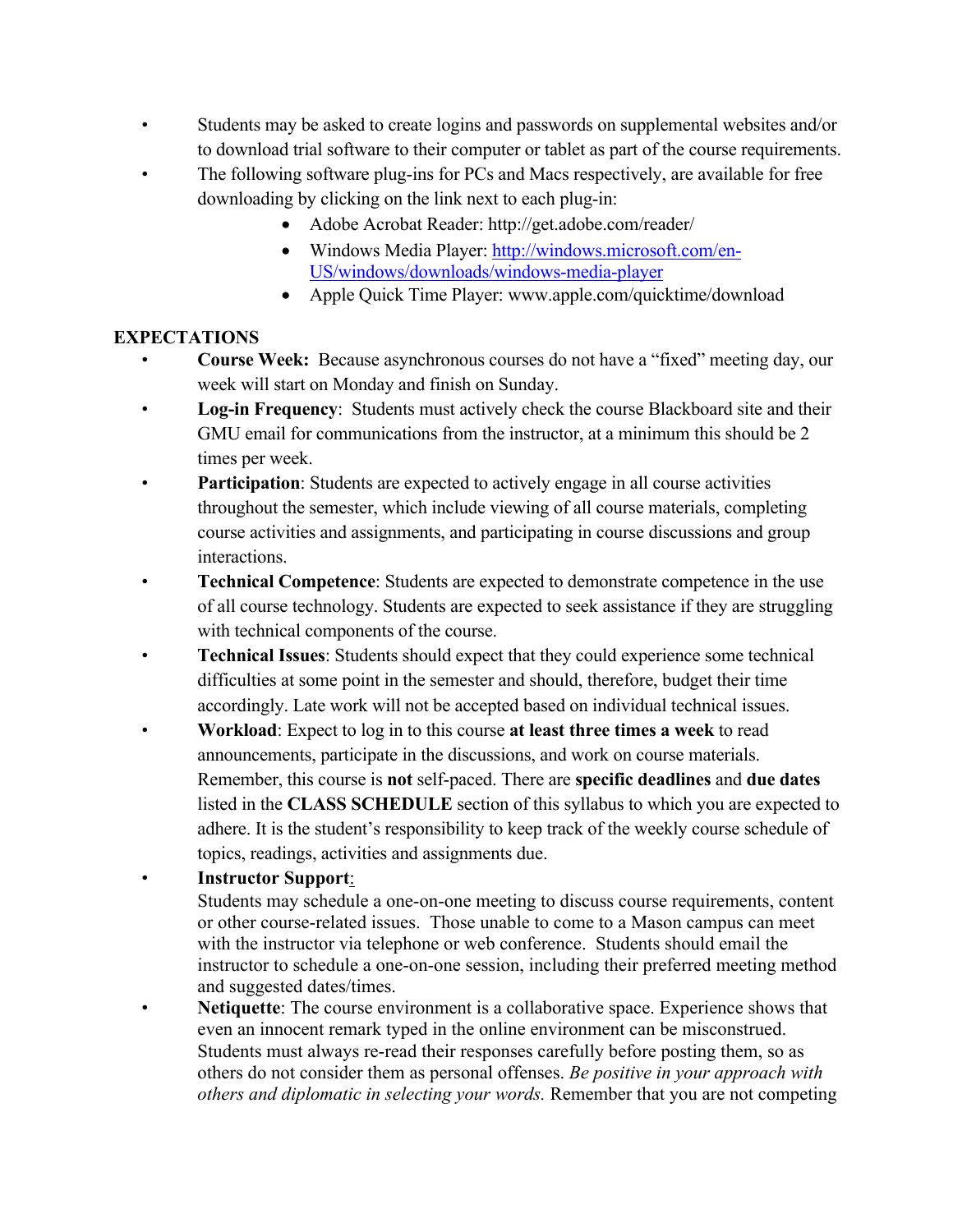with classmates, but sharing information and learning from others. All faculty are similarly expected to be respectful in all communications.

• **Accommodations**: Online learners who require effective accommodations to insure accessibility must be registered with George Mason University Disability Services.

#### **COURSE OBJECTIVES**

This course is designed to enable students to do the following:

- 1. Demonstrate all competencies necessary for CPR/AED certification to Emergency Care  $\&$ Safety Institute standards.
- 2. Operate an Automatic External Defibrillator (AED).
- 3. Perform all competencies necessary for basic First Aid for Emergency Care & Safety Institute standards.
- 4. Recognize and properly assist in treating breathing emergencies and medical emergencies.
- 5. Demonstrate control of bleeding and shock in a patient.
- 6. Identify and provide initial first aid for soft tissue and musculoskeletal injuries.
- 7. Recognize environmental emergencies and properly apply basic first aid to assist a patient.

#### **PROFESSIONAL ASSOCIATION STANDARDS**

Further, upon completion of this course, students will meet the following professional accreditation standards:

- 1. 2010 International Consensus Guidelines for Cardiopulmonary Resuscitation (CPR) and Emergency Cardiac Care (ECC)
- 2. Commission on Accreditation of Athletic Training Education (CAATE) competencies and proficiencies in one or more of the following content areas: evidence-based practice, prevention and health promotion, clinical examination and diagnosis, acute care of injury and illness, therapeutic interventions, psychosocial strategies and referral, healthcare administration, professional development and responsibility.
- 3. National Association for Sport and Physical Education (NASPE) Domain 2: Safety and Injury Prevention

| Standard 5 | Prevent Injuries by providing safe facilities                                                                          |
|------------|------------------------------------------------------------------------------------------------------------------------|
| Standard 7 | Monitor Environmental conditions and modify participation as<br>needed to ensure the health and safety of participants |
| Standard 8 | Identify physical conditions that predispose athletes to injuries                                                      |
| Standard 9 | Recognize injuries and provide immediate appropriate care                                                              |

## **REQUIRED TEXTS**

Thygerson AL, (2011). *First Aid, CPR and AED Interactive 7thEdition*, Jones & Bartlett Learning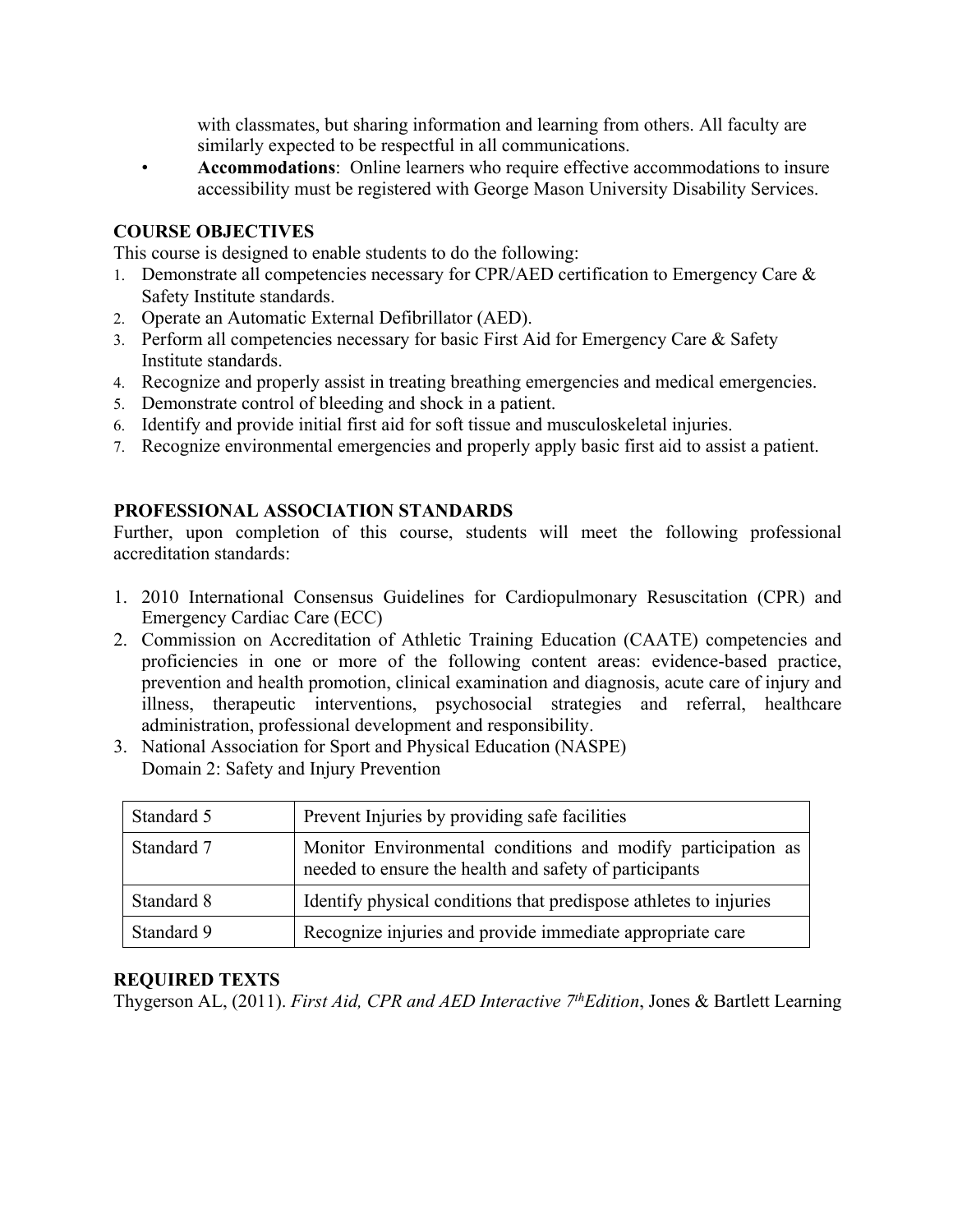## **COURSE PERFORMANCE EVALUATION**

ATEP 120 is a pass or fail course. \*\*Failing any part of the on-line modules or any of the performance evaluation requirements will result in failing the course.\*\*

Students must achieve a passing grade of 80% or better on the Emergency Care & Safety Institutes' (ECSI) First Aid, CPR and AED on-line materials and perform live First Aid and CPR/AED skills at a competency level demonstrated by ECSI. Instructions on how to access the ECSI website, course information, and purchasing are provided at the end of this syllabus.

#### **Participation**

Students are expected to complete the online ECSI CPR course modules. In addition, students are expected to physically attend class on the following dates & times: you will be assigned to which time frame you are to report. Friday 2/12 8-9am OR 9-10am

Friday 2/26 8-9am OR 9-10am

#### **Final Exam: First Aid and CPR/AED Live Skills Tests**

A final exam (check your understanding) must be completed at the end of the ECSI on-line course modules. Students MUST earn 80% or greater to achieve a passing grade. The student must receive a passing grade in order to attempt the live skills tests. Students must receive a passing grade on Exam in order to obtain Certificates of Completion by ECSI.

This test will evaluate students' ability to perform First Aid and Emergency Care techniques as demonstrated by ECSI. The final exam/ live skills test is on Friday 3/5/21

## **NOTE: In order to complete the exam and pass the course, the student must hand in a completed ECSI certificate indicating completion of the online course modules.**

\*\*Students must demonstrate skills at a competency level demonstrated by ECSI on both Skills Tests (First Aid and CPR/AED) to qualify for ECSI certification and pass the course\*\*

| <b>EVALUATION</b>           | NUMBER | <b>POINTS</b> |
|-----------------------------|--------|---------------|
| On-Line Modules Final       |        | Pass/Fail*    |
| Exam                        |        |               |
| First Aid Skills Test       |        | $Pass/fail*$  |
| Basic CPR/AED Skills Test   |        | Pass/Fail*    |
| To Pass Course student      |        | Pass/Fail *   |
| must achieve 80% or better  |        |               |
| on ESCI online materials.   |        |               |
| Student must demonstrate to |        |               |
| ESCI competency level       |        |               |
| First Aid Skills. Student   |        |               |
| must demonstrate to ESCI    |        |               |
| competency level CPR/AED    |        |               |
| Skills.                     |        |               |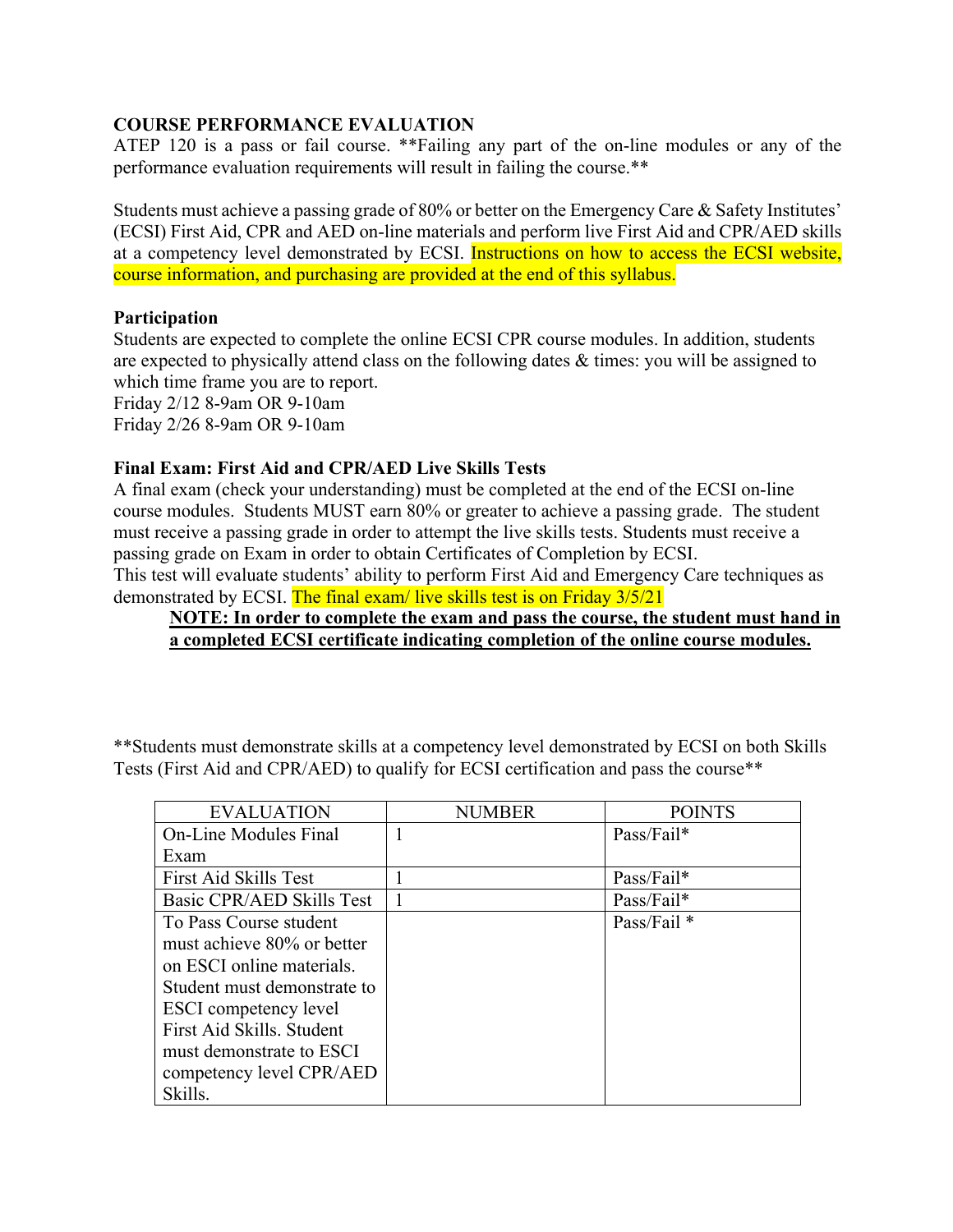\*The student's grade will be based on the following scale:

Pass \*\*Students must demonstrate skills at a competency level demonstrated by ECSI on both Skills Tests (First Aid and CPR/AED) to qualify for ECSI certification and pass the course\*\*

## **PROFESSIONAL DISPOSITION**

Students are expected to exhibit professional behaviors and dispositions at all times.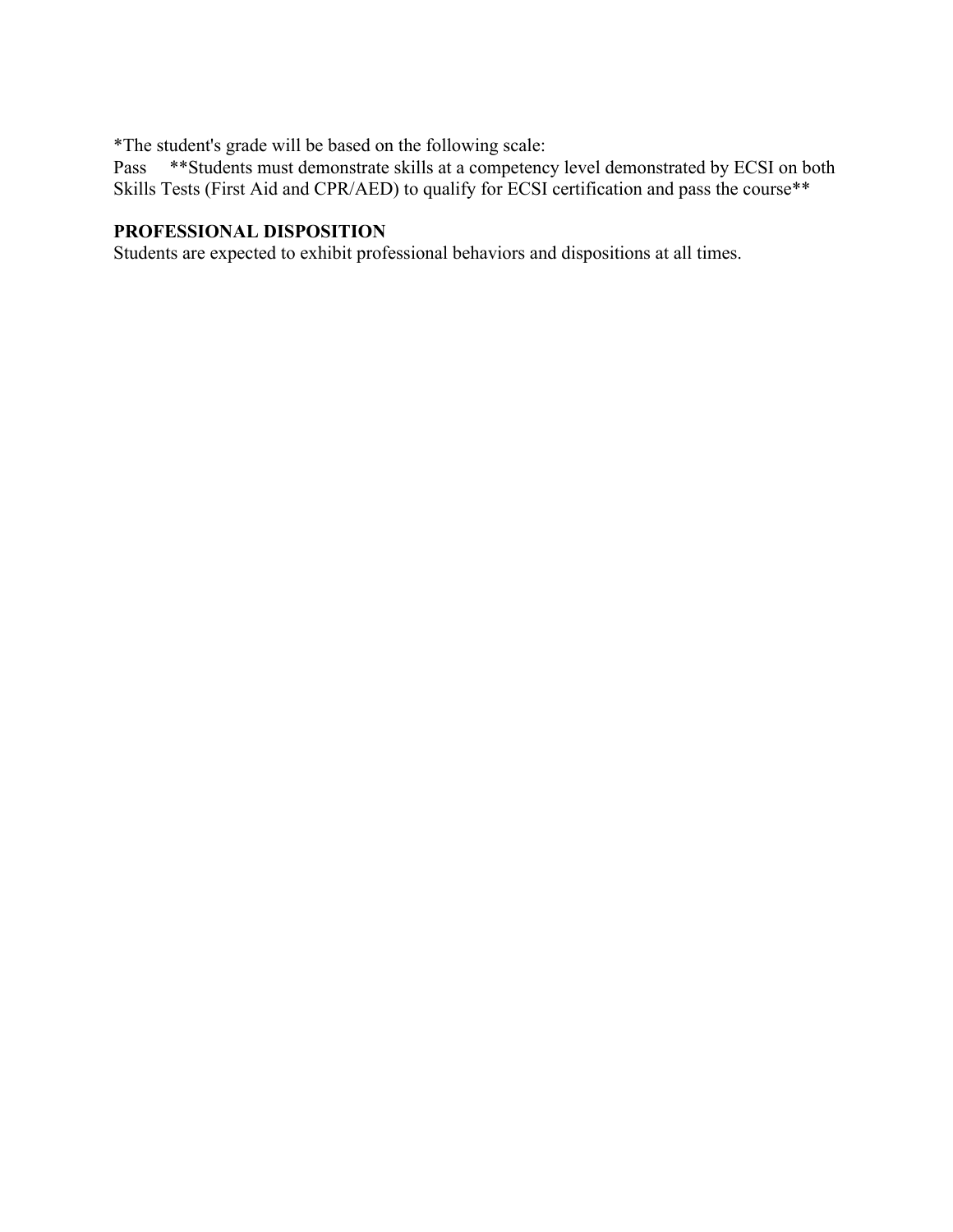## **SUGGESTED COURSE SCHEDULE**

| <b>WEEK</b>                                                                                  | <b>TOPIC</b>                  | <b>ASSIGNMENT</b>                                                                                                                                                                  |
|----------------------------------------------------------------------------------------------|-------------------------------|------------------------------------------------------------------------------------------------------------------------------------------------------------------------------------|
| <b>1-Online Modules</b><br>$1/25 - 1/31$                                                     | First Aid, CPR,<br><b>AED</b> | -Introduction<br>-Before Helping Take the Appropriate<br>Actions<br>-Bleeding, Wounds<br>-Head and Spinal Injuries<br>-Chest & Abdominal Injuries<br>-Bone, Joint, Muscle Injuries |
| <b>2-Online Modules</b><br>$2/1 - 2/7$                                                       | First Aid, CPR/AED            | -Burns<br>-Sudden Illnesses<br>- Heart Attack and Stroke<br>- Shock<br>-Bites and Stings<br>-Heat and Cold Related Emergencies<br>-Poisoning                                       |
| <b>3 - Online Modules</b><br>$2/8 - 2/14$                                                    | First Aid, CPR,<br><b>AED</b> | -First Aid<br>$-CPR$<br>$-AED$<br>-Emergency Rescues, Moves and<br>Priorities                                                                                                      |
| <b>IN PERSON CLASS</b><br><b>FRIDAY 2/12</b><br><b>8-9AM or 9-10AM</b>                       |                               | -First Aid Check                                                                                                                                                                   |
| <b>4-Online Modules</b><br>$2/15 - 2/21$                                                     | First Aid, CPR,<br><b>AED</b> | -Complete remaining modules                                                                                                                                                        |
| <b>5-Online Modules</b><br>$2/22 - 2/28$                                                     | First Aid, CPR,<br><b>AED</b> | -Review CPR skills<br>-Prepare for Final Exam                                                                                                                                      |
| <b>IN PERSON CLASS</b><br><b>FRIDAY 2/26</b><br><b>8-9AM or 9-10AM</b>                       |                               | -CPR Skills Adult, Child, Infant<br>-RABCAB<br>-AED                                                                                                                                |
| 6 – In-Person Final Exam<br>- Live Skill Test<br><b>FRIDAY 3/5</b><br><b>8-9AM or 9-10am</b> | First Aid, CPR,<br><b>AED</b> | - Check Your Understanding Final Exam<br><i>*Print certificate upon completion; to be</i><br><i><b>presented to instructor at first skills</b></i>                                 |
| <b>7-MAKE UP DATE</b><br><b>FRIDAY 3/12</b>                                                  |                               |                                                                                                                                                                                    |

*Note: Faculty reserves the right to alter the schedule as necessary*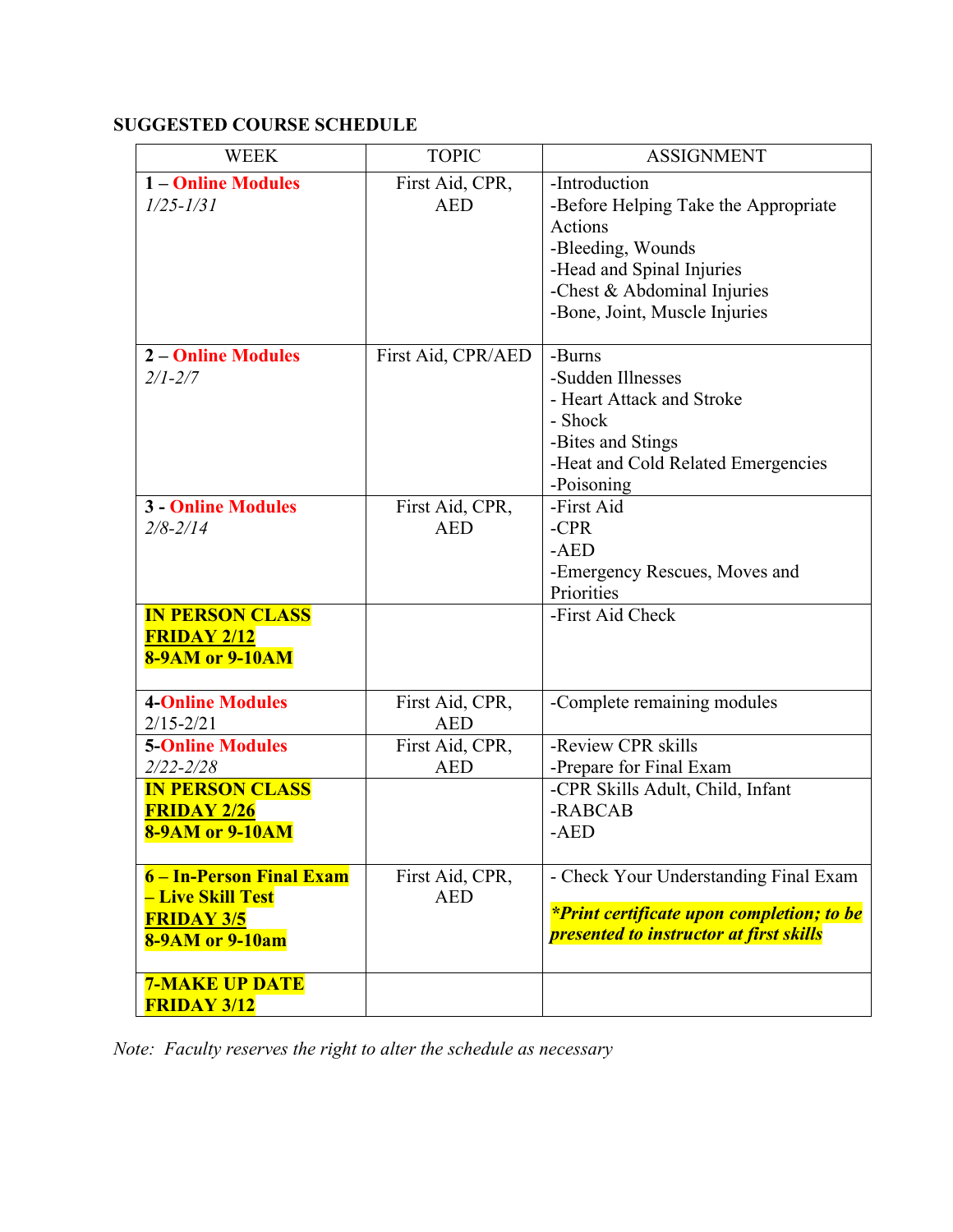## **CORE VALUES COMMITMENT**:

The College of Education and Human Development is committed to collaboration, ethical leadership, innovation, research-based practice, and social justice. Students are expected to adhere to these principles: http://cehd.gmu.edu/values/.

## **GMU POLICIES AND RESOURCES FOR STUDENTS**

## *Policies*

- Students must adhere to the guidelines of the Mason Honor Code (see https://catalog.gmu.edu/policies/honor-code-system/ ).
- Students must follow the university policy for Responsible Use of Computing (see https://universitypolicy.gmu.edu/policies/responsible-use-of-computing/).
- Students are responsible for the content of university communications sent to their Mason email account and are required to activate their account and check it regularly. All communication from the university, college, school, and program will be sent to students **solely** through their Mason email account.
- Students with disabilities who seek accommodations in a course must be registered with George Mason University Disability Services. Approved accommodations will begin at the time the written letter from Disability Services is received by the instructor (see https://ds.gmu.edu/).
- Students must silence all sound emitting devices during class unless otherwise authorized by the instructor.

## *Campus Resources*

• For information on student support resources on campus, see https://ctfe.gmu.edu/teaching/student-support-resources-on-campus

**Notice of mandatory reporting of sexual assault, interpersonal violence, and stalking:** As a faculty member, I am designated as a "Responsible Employee," and must report all disclosures of sexual assault, interpersonal violence, and stalking to Mason's Title IX Coordinator per University Policy 1202. If you wish to speak with someone confidentially, please contact one of Mason's confidential resources, such as Student Support and Advocacy Center (SSAC) at 703-380-1434 or Counseling and Psychological Services (CAPS) at 703-993- 2380. You may also seek assistance from Mason's Title IX Coordinator by calling 703-993- 8730, or emailing  $\underline{\text{title}}(a)$ gmu.edu.

**For additional information on the College of Education and Human Development, please visit our website https://cehd.gmu.edu/students/ .**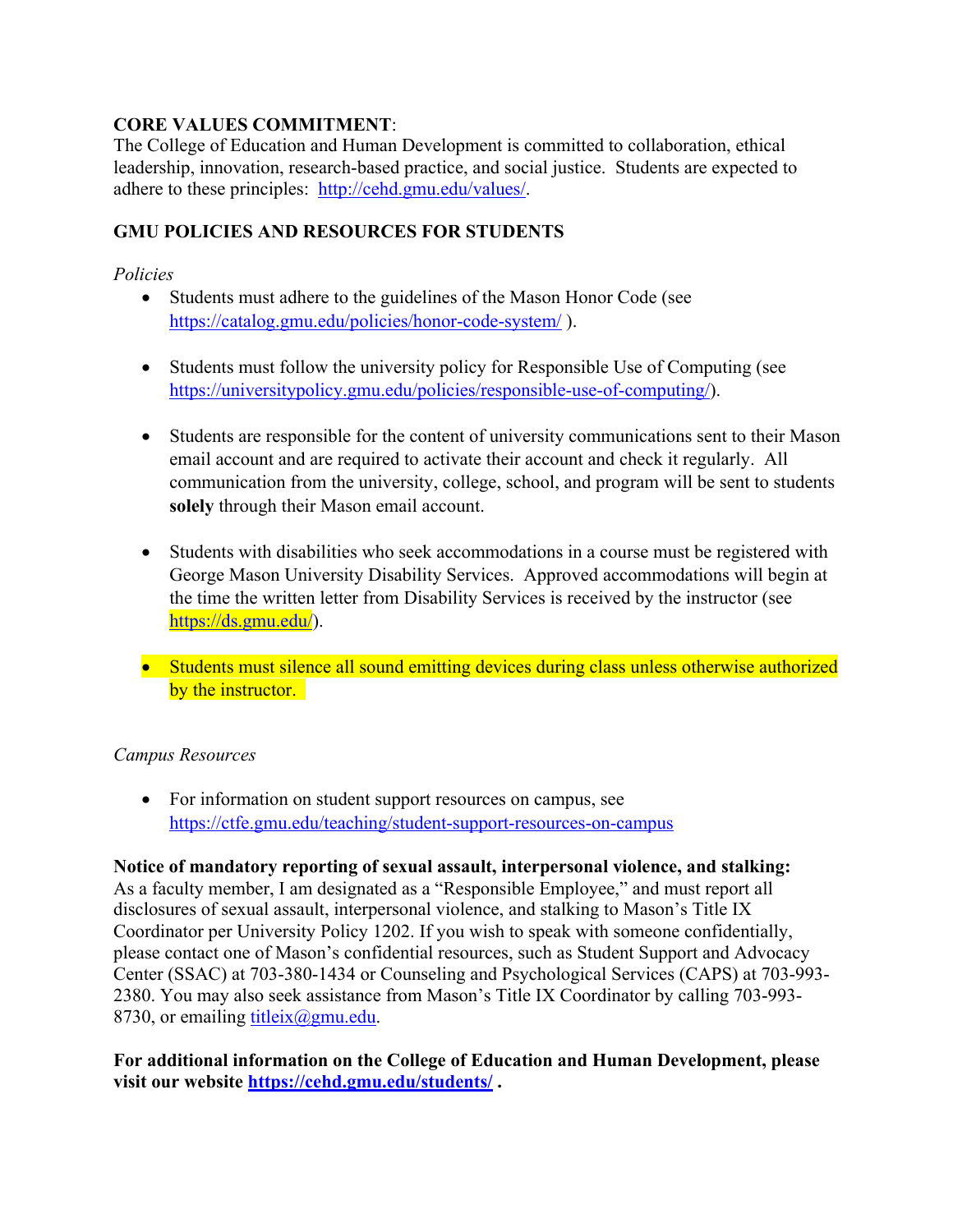#### **E-MAIL CORRESPONDENCE**

Only messages that originate from a George Mason University address will be accepted. The following is an appropriate professional format:

Dear Ms. Murphy, *(Beginning salutation)*

I am looking forward to your class. *(Text body)*

Regards, *(Ending Salutation)*

*(Your name)*

## **SPECIAL REQUIREMENT**

The student will use issued supplies to practice skills that are taught in the laboratory section of the course as well as access to on-line materials and certification cards. A laboratory fee of \$50.00 for this course was assessed through financial aid.

#### **NATURE OF COURSE DELIVERY**

Hybrid -including asynchronous on-line materials presentation and live skill practice and evaluation. On-line material can be completed at the student's designated pace, but a course calendar is provided for a suggested timeline for course completion. Skills practice dates and times have been scheduled and are posted on page 1 of syllabi. *Students must attend class for the three designated dates, and the final exam in order to pass the course.*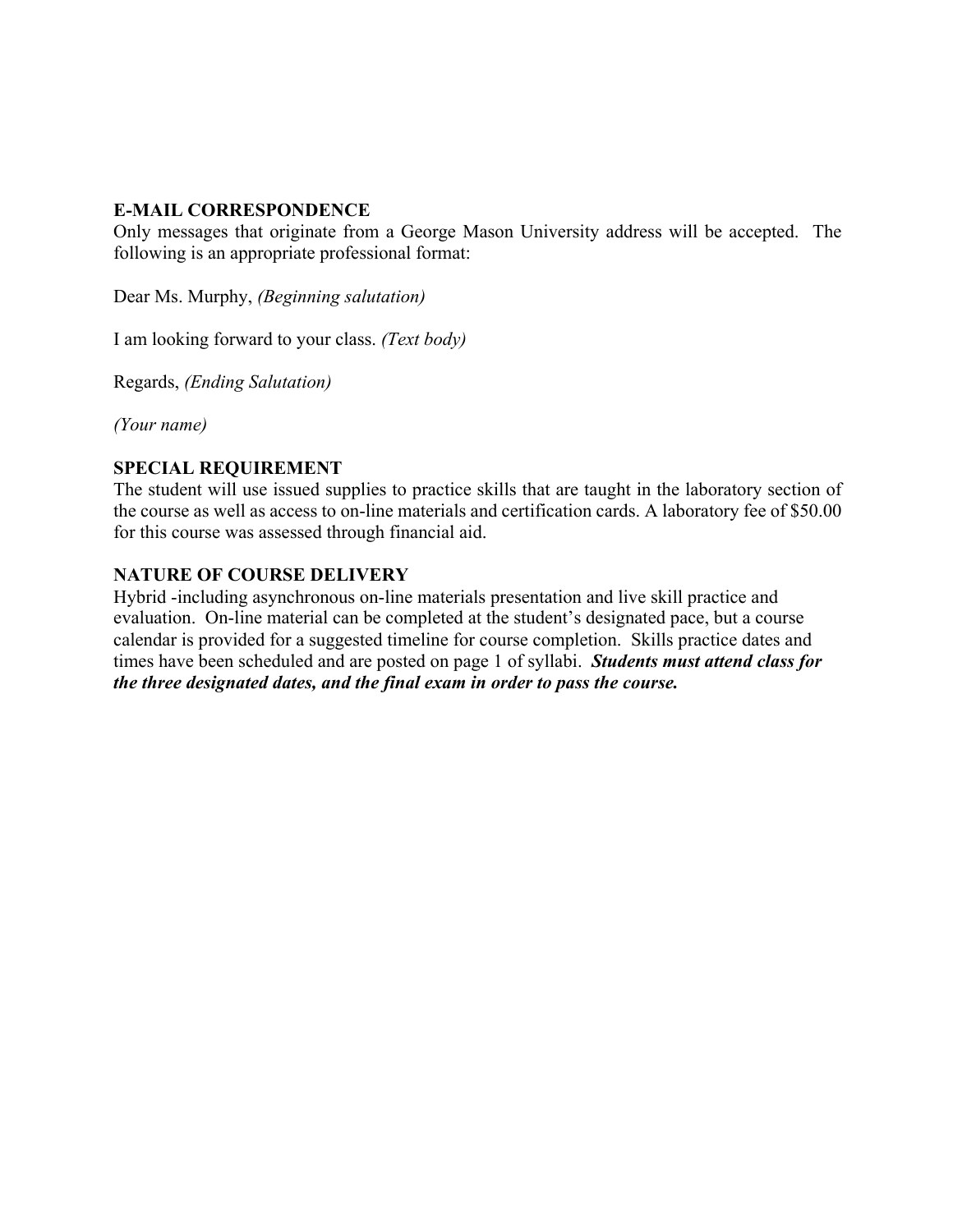#### **Instructions to purchase and access certification materials for**  *First Aid, CPR and AED Interactive 7th Edition* **Instructions to purchase online certification material For** *First Aid, CPR and AED Interactive*

- 1. Go to the following website http://www.ecsinstitute.org/courses/course.aspx/online.
- 2. Purchase the *First Aid, CPR, and AED Interactive, Seventh Edition*  a. https://www.ecsinstitute.org/training-programs/online-

| $\mathbf{H}(\mathbf{u} \mathbf{v})$<br>P1V                                                                                                                                                                                                  |                                                                                                                                                                                                                                      |                                                                                                                                                                                                                                                                                                                                                                                                                                                                                                                                                                     |  |  |
|---------------------------------------------------------------------------------------------------------------------------------------------------------------------------------------------------------------------------------------------|--------------------------------------------------------------------------------------------------------------------------------------------------------------------------------------------------------------------------------------|---------------------------------------------------------------------------------------------------------------------------------------------------------------------------------------------------------------------------------------------------------------------------------------------------------------------------------------------------------------------------------------------------------------------------------------------------------------------------------------------------------------------------------------------------------------------|--|--|
|                                                                                                                                                                                                                                             |                                                                                                                                                                                                                                      | courses/productdetails/9781284133820                                                                                                                                                                                                                                                                                                                                                                                                                                                                                                                                |  |  |
| <b>« Back to Products</b><br>CPR and AFD Interactive<br>Seventh Edition<br>American Academy of Orthopaedic Surgeons (AAOS)<br><b>AVAILABLE RESOURCES</b><br><b>Text Formats</b><br><b>Additional Tools &amp; Online Resources</b><br>Online | <b>Online Course</b><br><b>OVERVIEW</b>                                                                                                                                                                                              | ISBN: 9781284133820   © 2017<br>Access code subscription length: 365 Days<br>\$14.95<br>Quantity<br>■ Add to Cart<br><b>A</b> Instructor's Review Copy<br><b>Ordering Options</b><br><b>Online Access</b><br>eBook                                                                                                                                                                                                                                                                                                                                                  |  |  |
|                                                                                                                                                                                                                                             | captivating learning experience that is unattainable through traditional printed workbooks or study guides.<br>Features and henefits of these online lectures include:<br>online lecture slides.<br>enabled or disabled at any time. | CPR and AED Interactive, Seventh Edition is a series of cutting-edge online lectures designed to reinforce the knowledge students learn in<br>the classroom and help them pinpoint any areas of weakness. This interactive resource engages today's students with an exciting and<br>A tracking tool that holds students accountable for out-of-the classroom learning. Students are unable to "fast-forward" through the<br>> Both text and audio narration are offered in order to address students' diverse learning styles. The text and audio narration can be |  |  |

3. Create New User Registration if this is your first purchase with ECSI. If you have purchased a course previously sign in with your information.

| <b>Checkout Options</b>                                                            |  |
|------------------------------------------------------------------------------------|--|
| ⊙ Sign In   ⊙ Customer Information   ⊙ Payments   ⊙ Review Order   ⊙ (             |  |
| <b>Returning Users Sign In</b>                                                     |  |
| Usemame:                                                                           |  |
| Password:                                                                          |  |
| Forget your username or password?<br><b>Submit</b>                                 |  |
| <b>New User Registration</b>                                                       |  |
| Create a New Account<br>It will only take a minute.<br>It's easy<br>And it's free! |  |
| Need Assistance? Contact Technical Support                                         |  |

4.Complete your information and review your order for First Aid, CPR, AED Interactive, Seventh, Edition. Once you have confirmed and placed your order an access code with instructions will be sent to your email account. Follow the instructions in the email sent to you to begin your coursework.